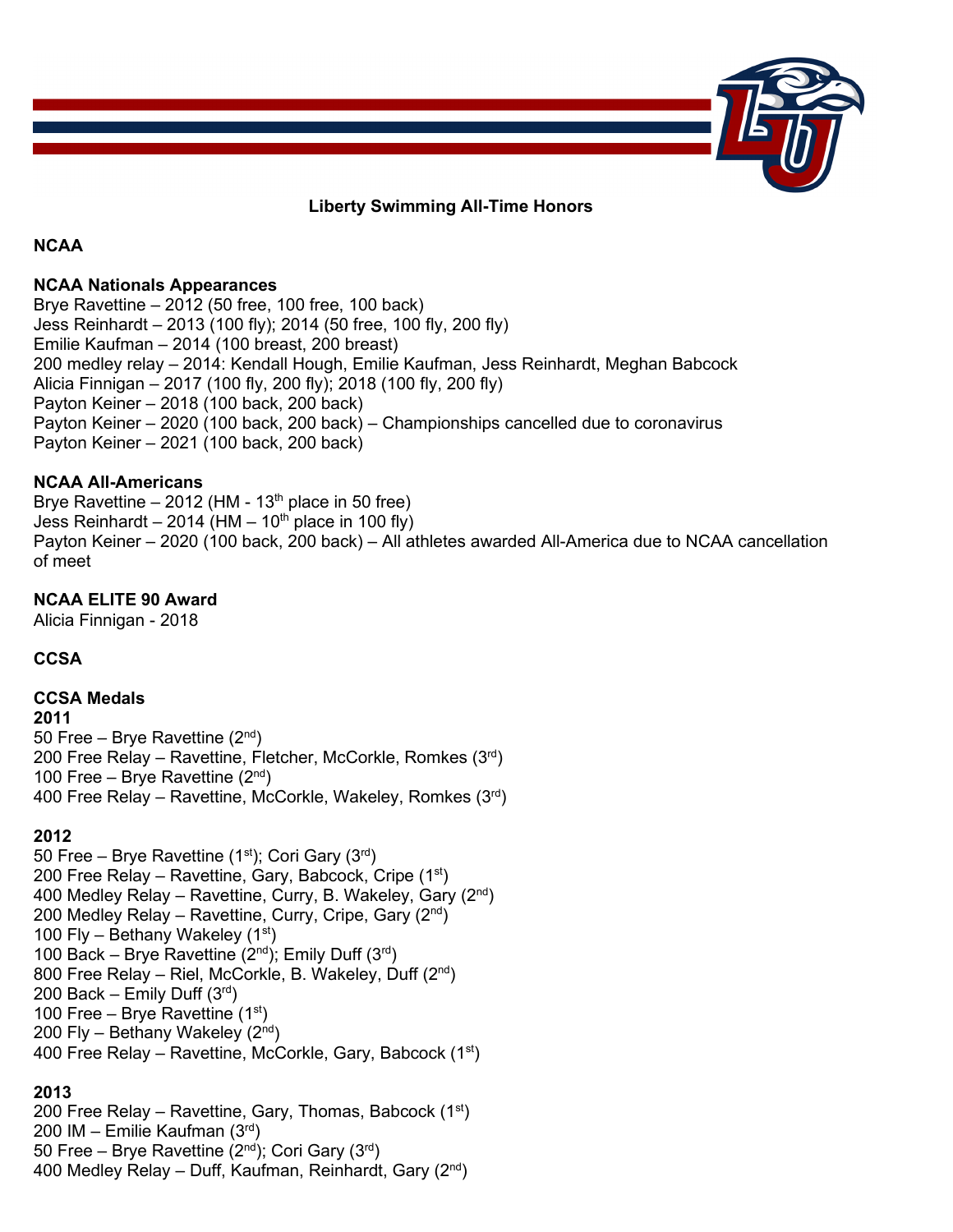100 Fly – Jess Reinhardt  $(1<sup>st</sup>)$ ; Bethany Wakeley  $(2<sup>nd</sup>)$ 200 Free – Cori Gary ( $t$ -3<sup>rd</sup>) 100 Breast – Laura Day (1st); Emilie Kaufman  $(3<sup>rd</sup>)$ 100 Back – Brye Ravettine  $(2^{nd})$ ; Emily Duff  $(3^{rd})$ 800 Free Relay – Duff, Gary, B. Wakeley, Hough (2nd) 200 Back – Emily Duff  $(2^{nd})$ 100 Free – Brye Ravettine (2nd) 200 Breast – Emilie Kaufman (1st); Laura Day (2<sup>nd</sup>) 200 Fly – Jess Reinhardt (1<sup>st</sup>); Bethany Wakeley (2<sup>nd</sup>) 400 Free Relay – Ravettine, Thomas, Gary, Babcock  $(1<sup>st</sup>)$ 

## **2014**

200 Medley Relay – Hough, Kaufman, Reinhardt, Babcock  $(1<sup>st</sup>)$ 800 Free Relay – McCorkel, Noonan, Duff, B. Wakeley (2nd) 500 Free – Heather McCorkel (2nd) 200 IM – Emilie Kaufman (1st) 50 Free – Jess Reinhardt  $(3<sup>rd</sup>)$ 200 Free Relay - Reinhardt, Gary, Thomas, Babcock (2<sup>nd</sup>) 400 IM – Emily Duff  $(3<sup>rd</sup>)$ 100 Fly – Jess Reinhardt (1<sup>st</sup>), Bethany Wakeley (2<sup>nd</sup>) 200 Free – Heather McCorkel  $(3<sup>rd</sup>)$ 100 Breast – Emilie Kaufman  $(1<sup>st</sup>)$ 100 Back – Kendall Hough  $(3<sup>rd</sup>)$ 400 Medley Relay – Hough, Kaufman, Reinhardt, Babcock (1<sup>st</sup>) 1,650 Free – Kristin VanDeventer  $(3<sup>rd</sup>)$ 200 Back – Emily Duff  $(2<sup>nd</sup>)$ 100 Free – Meghan Babcock  $(3<sup>rd</sup>)$ 200 Breast – Emilie Kaufman  $(1<sup>st</sup>)$ 200 Fly – Jess Reinhardt (1 $\mathrm{st}$ ) 400 Free Relay – Reinhardt, Hough, Kaufman, Babcock (3rd)

## **2015**

200 Medley Relay – Hough, Rooker, Hart, Babcock  $(2^{nd})$ 800 Free Relay – Gary, Wasko, Pond, Duff (2nd) 50 Free – Kendall Hough  $(3<sup>rd</sup>)$ 200 Free Relay – Hough, Hoeve, Gary, Babcock  $(2^{nd})$ 100 Back – Kendall Hough  $(2^{nd})$ 400 Free Relay – Hough, Rooker, Beale, Babcock (2nd) 1,650 Free – Hannah Wakeley  $(3<sup>rd</sup>)$ 200 Back – Emily Duff  $(2<sup>nd</sup>)$ 100 Free – Kendall Hough (3rd) 200 Fly – Hannah Wakeley  $(2<sup>nd</sup>)$ 400 Medley Relay – Hough, Duff, Pond, Babcock  $(2^{nd})$ 

## **2016**

200 Medley Relay – Tschoke, Rooker, Hough, Hoeve  $(2^{nd})$ 800 Free Relay – Beale, Sall, VanDeventer, Black  $(2^{nd})$ 500 Free – Kristin VanDeventer (3rd) 50 Free – Kendall Hough  $(2^{nd})$ , Rachel Hoeve  $(3^{rd})$ 200 Free Relay – Hough, Hoeve, Pond, Rooker  $(2^{nd})$ 200 Free – Natalie Beale  $(2^{nd})$ 100 Breast – Prudence Rooker  $(2^{nd})$ 100 Back – Kendall Hough  $(3<sup>rd</sup>)$ 400 Medley Relay – Tschoke, Rooker, Finnigan, Pond  $(2^{nd})$ 1650 Free – Kristin VanDeventer  $(3<sup>rd</sup>)$ 200 Back – Victoria Tschoke  $(2^{nd})$ 100 Free – Kendall Hough (3rd) 200 Breast – Prudence Rooker (3rd) 200 Fly – Alicia Finnigan  $(2^{nd})$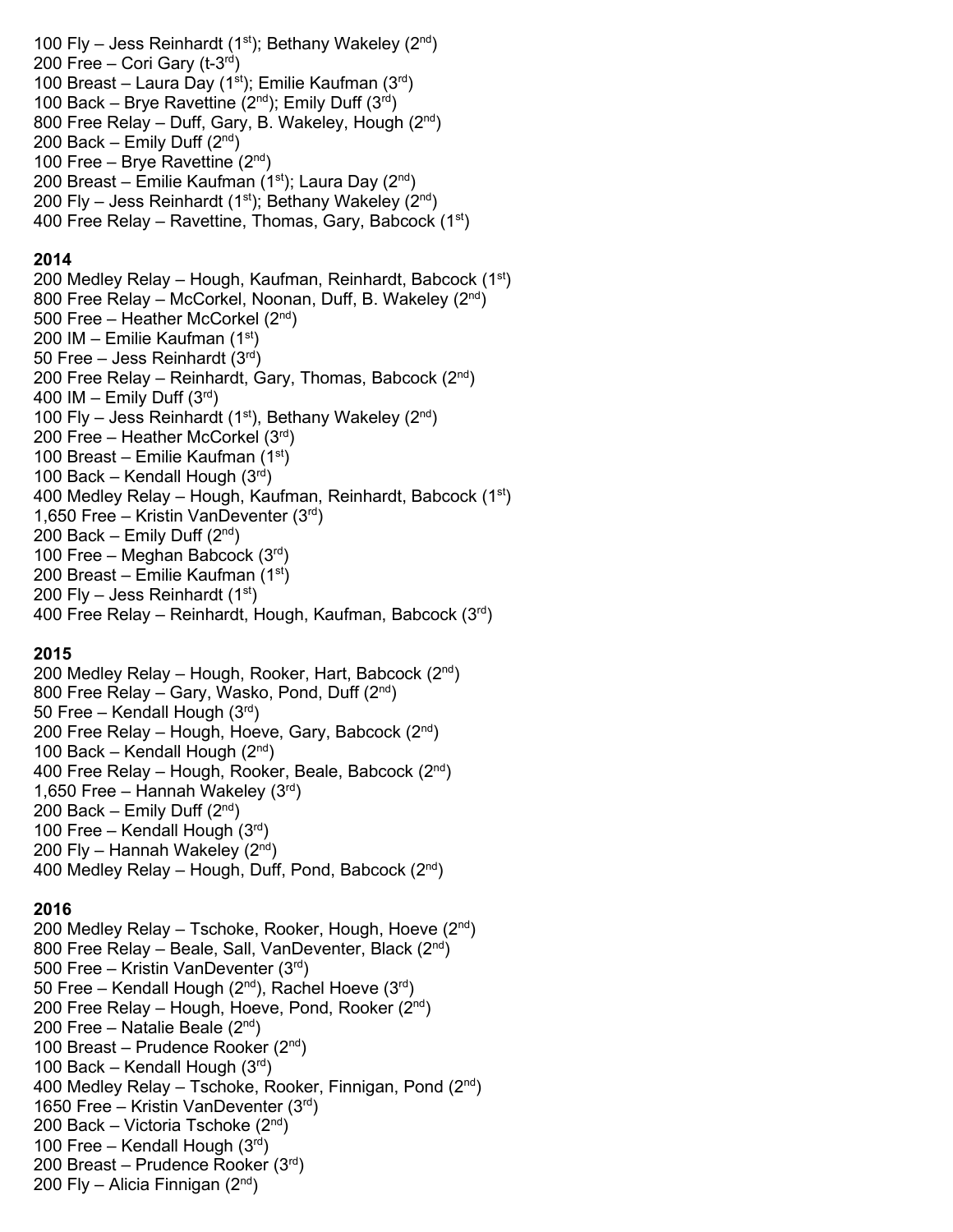400 Free Relay – Hough, Beale, Rooker, Pond  $(2^{nd})$ 

#### **2017**

200 Medley Relay – Tschoke, Rooker, Weiss, Hoeve  $(1<sup>st</sup>)$ 800 Free Relay – Baker, Weber, Pond, Finnigan (2nd) 500 Free – Delia Weber (2<sup>nd</sup>), Alicia Finnigan (3<sup>rd</sup>) 200 IM – Prudence Rooker (2nd) 200 Free Relay – Baker, Hoeve, Rooker, Donlin (2nd) 100 Fly – Alicia Finnigan  $(2^{nd})$ 200 Free – Hannah Baker  $(3<sup>rd</sup>)$ 100 Breast – Prudence Rooker (2nd) 100 Back – Brittany Weiss  $(1<sup>st</sup>)$ 400 Medley Relay – Weiss, Rooker, Finnigan, Baker  $(2^{nd})$ 1650 Free – Delia Weber  $(1<sup>st</sup>)$ 200 Back – Victoria Tschoke (2nd) 200 Breast – Prudence Rooker  $(2^{nd})$ 200 Fly – Alicia Finnigan  $(1<sup>st</sup>)$ 400 Free Relay – Rooker, Donlin, Baker, Weiss  $(2^{nd})$ 

## **2018**

800 Free Relay – Baker, Sall, Manly, Keiner (1<sup>st</sup>) 200 Medley Relay – Keiner, Rooker, Weiss, Baker  $(1<sup>st</sup>)$ 500 Free – Emily Manly ( $2^{nd}$ ), Alicia Finnigan ( $3^{rd}$ ) 200 IM – Prudence Rooker  $(1<sup>st</sup>)$ 50 Free – Hannah Baker  $(2^{nd})$ , Colleen Donlin  $(3^{rd})$ 200 Free Relay – Baker, Rooker, Weiss, Donlin (1st) 100 Fly – Alicia Finnigan  $(2<sup>nd</sup>)$ 400 IM – Kiah Francis  $(2<sup>nd</sup>)$ 200 Free – Hannah Baker  $(3<sup>rd</sup>)$ 100 Breast – Prudence Rooker (2nd) 100 Back – Brittany Weiss (1st), Payton Keiner (2<sup>nd</sup>) 400 Medley Relay – Weiss, Rooker, Finnigan, Donlin  $(1<sup>st</sup>)$ 200 Back – Payton Keiner  $(1<sup>st</sup>)$ 200 Breast – Prudence Rooker (3rd) 200 Fly – Alicia Finnigan  $(1<sup>st</sup>)$ , Lindsey Cohee  $(3<sup>rd</sup>)$ 400 Free Relay – Keiner, Baker, Weiss, Donlin  $(1<sup>st</sup>)$ 

## **2019**

200 Medley Relay – Keiner, Hodges, Weiss, Donlin (2nd) One-meter diving  $(6)$  – Olivia Robinson  $(2<sup>nd</sup>)$ , Lauren Chennault  $(3<sup>rd</sup>)$ 800 Free Relay – Baker, Zimcosky, Manly, Herich (1<sup>st</sup>) 500 Free – Emily Manly (1<sup>st</sup>), Alicia Finnigan (2<sup>nd</sup>) 200 IM – Mikayla Herich  $(1<sup>st</sup>)$ 50 Free – Colleen Donlin (t-2nd) Three-meter diving (6) – Olivia Robinson (2<sup>nd</sup>), Lauren Chennault (3<sup>rd</sup>) 200 Free Relay – Keiner, Baker, Weiss, Donlin  $(2^{nd})$ 100 Fly – Alicia Finnigan  $(2<sup>nd</sup>)$ 400 IM – Gianni Pitto (1<sup>st</sup>), Mikayla Herich (2<sup>nd</sup>) 200 Free – Emily Zimcosky (1<sup>st</sup>), Shelby Black (3<sup>rd</sup>) 100 Breast – Gianni Pitto  $(2<sup>nd</sup>)$ 100 Back – Payton Keiner  $(1<sup>st</sup>)$ 400 Medley Relay – Keiner, Pitto, Finnigan, Zimcosky (1st) 1650 Free – Mikayla Herich (1st), Arielle Arnett (3rd) 200 Back – Payton Keiner (1st), Emma Hazel ( $2<sup>nd</sup>$ ) 200 Breast – Gianni Pitto (2nd) 200 Fly – Alicia Finnigan (1st), Lindsey Cohee (3rd) 400 Free Relay – Zimcosky, Donlin, Baker, Magnusson (2nd)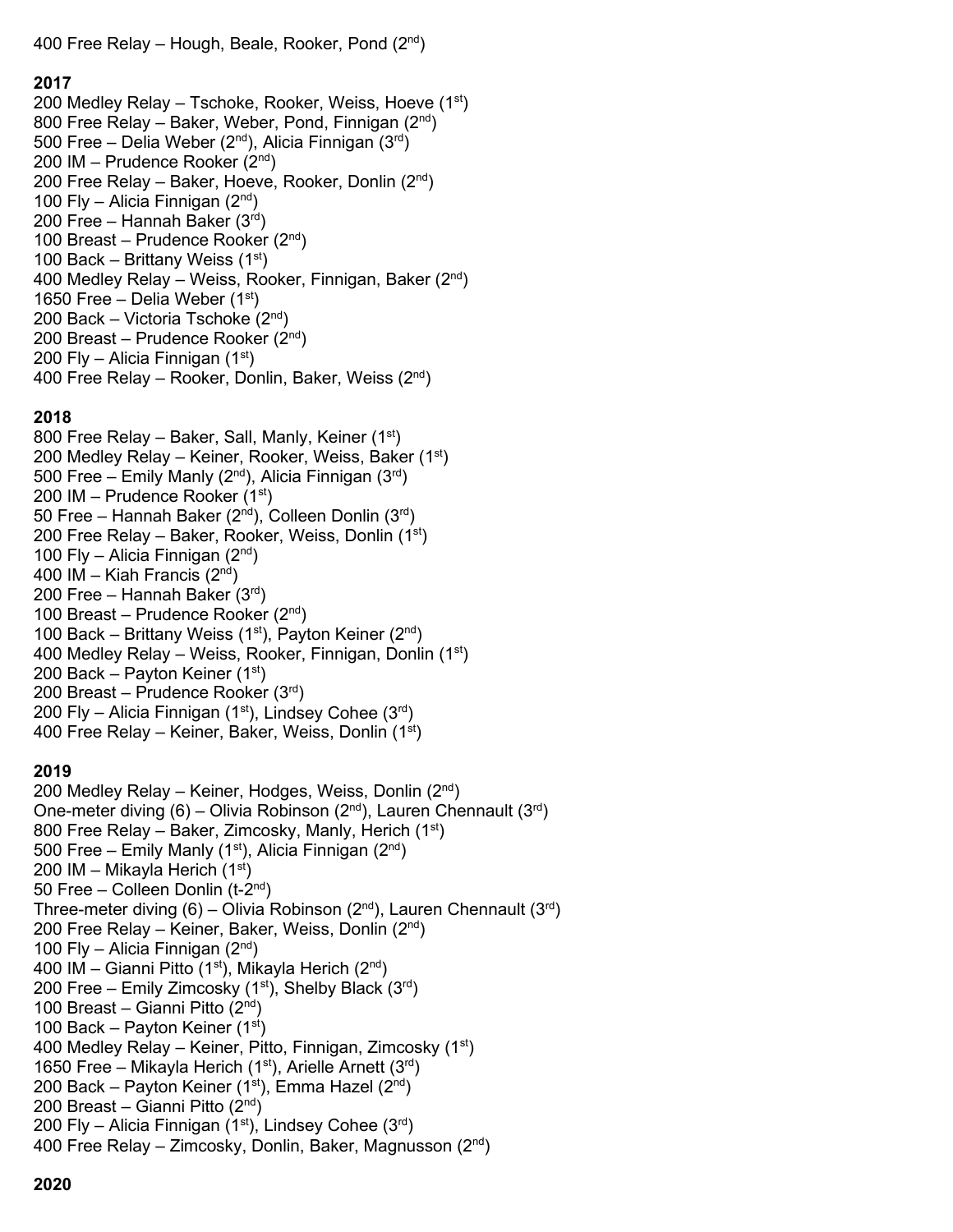800 Free Relay - Suggs, Baker, Manly, Hazel (1st) Three-meter diving (6) – Lauren Chennault ( $2<sup>nd</sup>$ ); Olivia Robinson ( $3<sup>rd</sup>$ ) 200 Medley Relay – Keiner, Herich, Weiss, Donlin  $(1<sup>st</sup>)$ 500 Free – Eva Suggs  $(2<sup>nd</sup>)$ 200 IM – Mikayla Herich (1st) 50 Free – Colleen Donlin ( $2^{nd}$ ); Hannah Baker ( $3^{rd}$ ) 200 Free Relay – Keiner, Baker, Weiss, Donlin (1<sup>st</sup>) 400 IM – Mikayla Herich (1st) 200 Free – Eva Suggs (1st), Hannah Baker ( $2<sup>nd</sup>$ ), Emma Hazel ( $3<sup>rd</sup>$ ) 100 Breast – Jessica Schellenboom  $(2^{nd})$ 100 Back – Payton Keiner (1st), Brittany Weiss ( $2<sup>nd</sup>$ ) One-meter diving (6) – Lauren Chennault (1<sup>st</sup>), Abigail Egolf-Jensen (3<sup>rd</sup>) 400 Medley Relay – Keiner, Herich, Weiss, Baker  $(1<sup>st</sup>)$ 1650 Freestyle – Mikayla Herich  $(1<sup>st</sup>)$ 200 Back – Payton Keiner (1<sup>st</sup>), Emma Hazel (2<sup>nd</sup>), Eva Suggs (3<sup>rd</sup>) 100 Free – Brittany Weiss  $(1<sup>st</sup>)$ , Colleen Donlin  $(2<sup>nd</sup>)$ 200 Breast – Jessica Schellenboom  $(2^{nd})$ , Chloe Rippey  $(3^{rd})$ 200 Fly – Lindsey Cohee  $(1<sup>st</sup>)$ 400 Free Relay – Keiner, Baker, Weiss, Donlin  $(1<sup>st</sup>)$ 

# **2021**

Three-meter diving (6) – Maddie Freece (1<sup>st</sup>); Lauren Chennault (3<sup>rd</sup>) 500 Free – Emma Hazel (3rd) 200 IM – Chloe Harris  $(3<sup>rd</sup>)$ 800 Free Relay – Strohmeier, Harris, Suggs, Hazel (1<sup>st</sup>) 400 Medley Relay – Keiner, Schellenboom, Cohee, H. Huenefeld (2nd) One-meter diving (6) – Maddie Freece (1<sup>st</sup>), Lauren Chennault (2<sup>nd</sup>) 100 Fly – Lindsey Cohee  $(3<sup>rd</sup>)$ 400 IM – Chloe Harris (3rd) 200 Free – Eva Suggs (1<sup>st</sup>), Emma Hazel (2<sup>nd</sup>), Abby Strohmeier (3<sup>rd</sup>) 100 Breast – Jessica Schellenboom (t-3<sup>rd</sup>) 100 Back – Payton Keiner  $(1<sup>st</sup>)$ 200 Back – Payton Keiner (1st), Emma Hazel (2nd), Eva Suggs (3rd) 200 Breast – Jessica Schellenboom (3rd) 200 Fly – Lindsey Cohee  $(1<sup>st</sup>)$ 400 Free Relay – Keiner, Strohmeier, Suggs, Hazel  $(2^{nd})$ 

# **CCSA Event Victories**

800 Free Relay – 2018 (7:10.73) (Baker, Sall, Manly, Keiner); 2019 (7:13.46) (Baker, Zimcosky, Manly, Herich); 2020 (7:18.41) (Suggs, Baker, Manly, Hazel); 2021 (7:24.30) (Strohmeier, Harris, Suggs, Hazel) 200 Medley Relay – 2014 (1:38.21) (Hough, Kaufman, Reinhardt Babcock); 2017 (1:39.32) (Tschoke, Rooker, Weiss, Hoeve); 2018 (1:38.34) (Keiner, Rooker, Weiss, Baker); 2020 (1:38.79) (Keiner, Herich, Weiss, Donlin) 200 Free Relay – 2012 (1:31.36) (Ravettine, Gary, Babcock, Cripe); 2013 (1:30.01) (Ravettine, Gary, Thomas, Babcock); 2018 (1:29.91) (Baker, Rooker, Weiss, Donlin); 2020 (1:30.35) (Keiner, Baker, Weiss, Donlin) Three-Meter Diving – Maddie Freece, 2021 (297.50) 500 Free – Emily Manly, 2019 (4:51.13) 200 IM – Emilie Kaufman, 2014 (2:00.40); Prudence Rooker, 2018 (2:00.12); Mikayla Herich, 2019 (1:59.82); Mikayla Herich, 2020 (1:59.34) 50 Free – Brye Ravettine, 2012 (22.19) 100 Fly – Bethany Wakeley, 2012 (54.77); Jess Reinhardt, 2013 (53.18); Jess Reinhardt, 2014 (52.17) 400 IM – Gianni Pitto, 2019 (4:15.06); Mikayla Herich (4:13.29) 200 Free – Emily Zimcosky, 2019 (1:48.18); Eva Suggs, 2020 (1:47.82); Eva Suggs, 2021 (1:49.01) 100 Breast – Laura Day, 2013 (1:01.45); Emilie Kaufman, 2014 (1:00.01) 100 Back – Brittany Weiss, 2017 (53.42); Brittany Weiss, 2018 (52.81); Payton Keiner, 2019 (53.95); Payton Keiner, 2020 (52.60); Payton Keiner, 2021 (53.46) One-Meter Diving – Lauren Chennault, 2020 (284.65); Maddie Freece, 2021 (293.15) 400 Medley Relay – 2014 (3:36.73) (Hough, Kaufman, Reinhardt, Babcock); 2018 (3:36.75) (Weiss,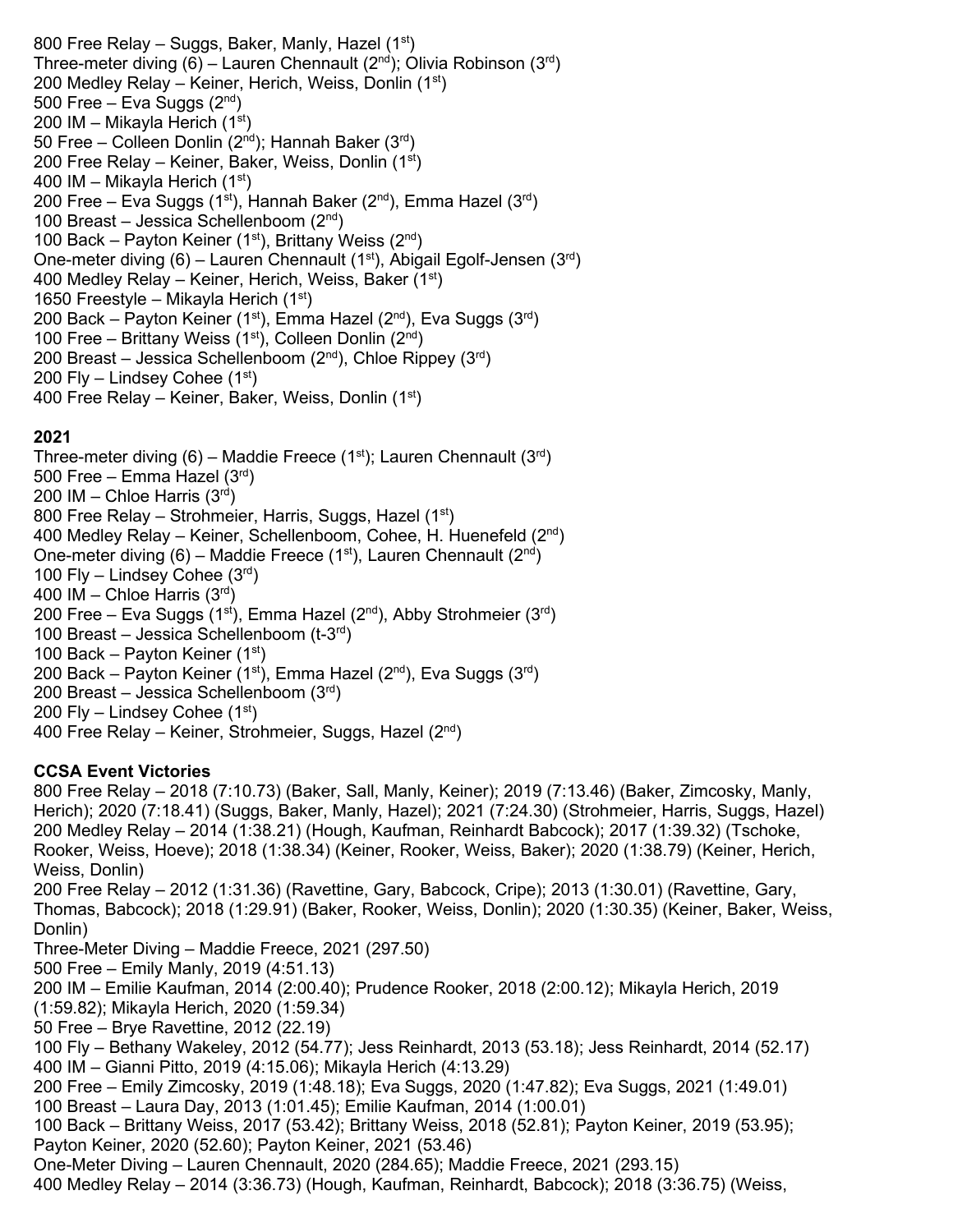Rooker, Finnigan, Donlin); 2019 (Keiner, Pitto, Finnigan, Zimcosky) (3:37.59); 2020 (3:36.96) (Keiner, Herich, Weiss, Baker)

1650 Free – Delia Weber, 2017 (16:40.72); Mikayla Herich, 2019 (16:37.35); Mikayla Herich, 2020 (16:38.96)

200 Back – Payton Keiner, 2018 (1:54.14); Payton Keiner, 2019 (1:54.25); Payton Keiner, 2020 (1:52.63); Payton Keiner, 2021 (1:54.73)

100 Free – Brye Ravettine, 2012 (49.33); Brittany Weiss, 2020 (49.50)

200 Breast – Emilie Kaufman, 2013 (2:15.00); Emilie Kaufman, 2014 (2:12.49)

200 Fly – Jess Reinhardt, 2013 (2:00.41); Jess Reinhardt, 2014 (1:56.79); Alicia Finnigan, 2017 (1:57.08); Alicia Finnigan, 2018 (1:56.41); Alicia Finnigan, 2019 (1:56.61); Lindsey Cohee, 2020 (1:59.21); Lindsey Cohee, 2021 (1:58.87)

400 Free Relay – 2012 (3:21.09) (Ravettine, McCorkle, Gary, Babcock); 2013 (3:20.23) (Ravettine, Thomas, Gary, Babcock); 2018 (3:17.82) (Keiner, Baker, Weiss, Donlin); 2020 (3:18.85) (Keiner, Baker, Weiss, Donlin)

# **CCSA Women's Swimmer of the Year**

Brye Ravettine – 2012 Alicia Finnigan – 2018

**CCSA Women's Diver of the Year**

Maddie Freece – 2021

# **CCSA Women's Swimming Coach of the Year**

Jake Shellenberger – 2012 Jake Shellenberger – 2014 Jake Shellenberger – 2019

## **CCSA Women's Diving Coach of the Year**

Tori Wood – 2019 Tori Wood – 2020

## **Women's Swimmer of the CCSA Meet**

Brye Ravettine – Feb. 18, 2012 Mikayla Herich – Feb. 22, 2020

## **Women's Diver of the CCSA Meet**

Lauren Chennault – Feb. 22, 2020 (Co-Diver) Maddie Freece – Feb. 17, 2021

# **Women's Freshman of the CCSA Meet**

Brye Ravettine – Feb. 19, 2011 (Co-Freshman) Jess Reinhardt – Feb. 23, 2013 Brittany Weiss – Feb. 18, 2017 Payton Keiner – Feb. 17, 2018 Gianni Pitto – March 23, 2019 Eva Suggs – Feb. 22, 2020 (Co-Freshman)

# **CCSA Woman of the Year**

Bethany (Wakeley) Kennon - 2014

# **CCSA All-Academic**

Sydney Archuleta - 2015 Meghan Babcock – 2012, 13, 15 Natalie Beale – 2015, 16 Shelby Black - 2016 Danielle Boothe – 2015, 16 Mallorie Chambers - 2014 Natalie Chambers – 2014, 15 Erin Curry – 2012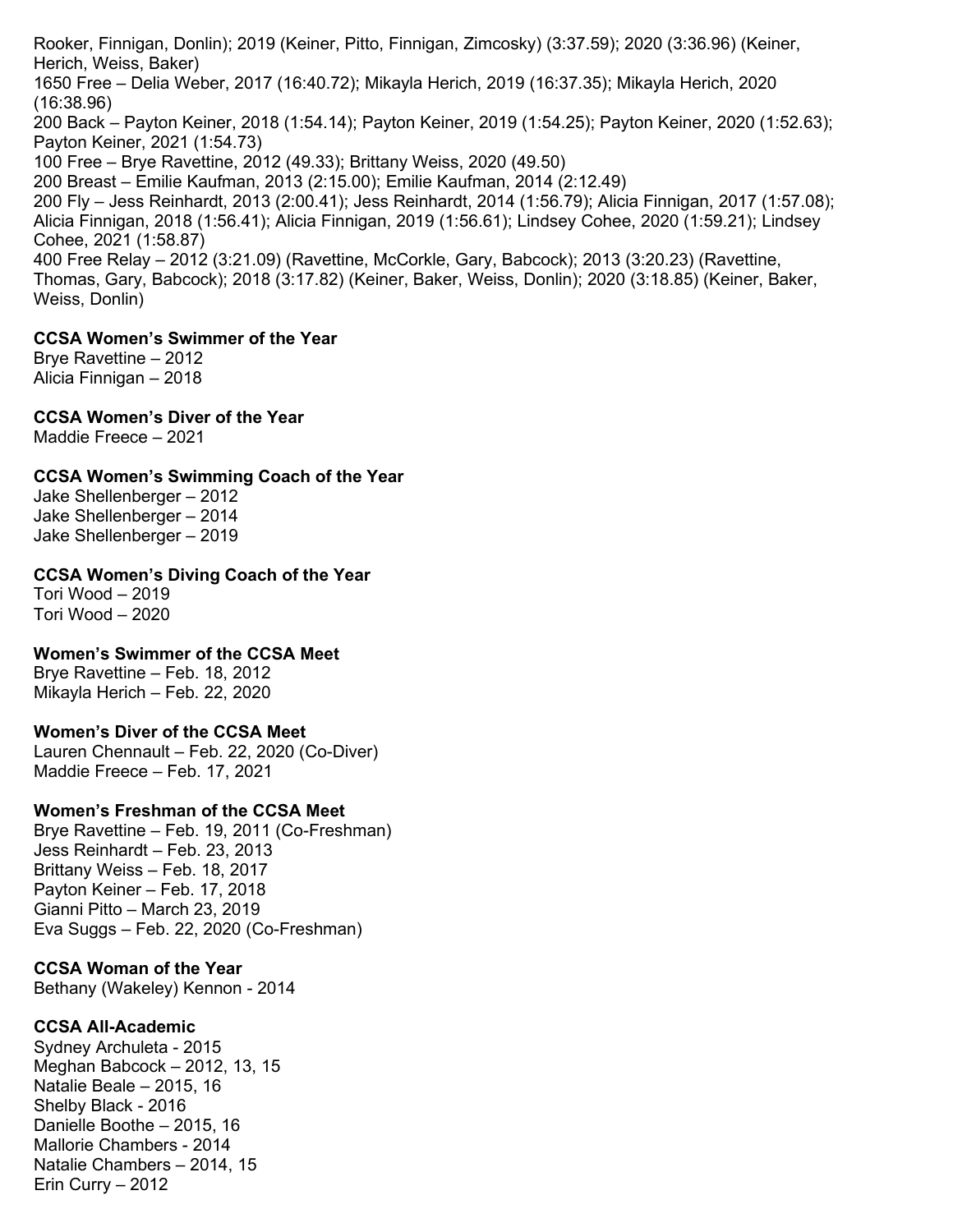Laura Day – 2013 Anna Dickinson - 2016 Carley Drye – 2012, 13 Emily Duff – 2012, 13, 14 Alicia Finnigan - 2016 Courtney Fox  $-2014, 16$ Cori Gary – 2012, 13, 14, 15 Elise Girani – 2011 Ranndi Grubbs – 2013, 14, 15, 16 Kendall Hart – 2015 Rachel Hoeve – 2015, 16 Kendall Hough – 2013, 14, 15, 16 Sarah Kendrick – 2011 Madi Long – 2015, 16 Elizabeth Magnusson - 2016 Kati Masters – 2011 Ashley Mauzy - 2016 Heather McCorkel – 2014, 15 Sarah McCorkle – 2012, 13 Emily Mudd – 2011, 12, 13 Rachel Nelson – 2012, 13 Dana Nichols – 2011 Morgan Noonan – 2014, 15, 16 Siani Null - 2016 Chelsea Pond – 2015, 16 Brye Ravettine – 2011, 12, 13, 14 Rachel Rippey – 2015, 16 Lindsey Romkes – 2011 Prudence Rooker – 2016 Ashlee Sall – 2015 Katie Shoemaker – 2013 Amber Slack - 2014 Chloe Thomas – 2012, 13, 14, 15 Victoria Tschoke – 2014, 15, 16 Kristin VanDeventer – 2015, 16 Bethany Wakeley – 2012, 13, 14 Hannah Wakeley – 2013, 14, 15 Rachel Walten – 2011 Morgan Weigner – 2016

#### **CCSA Swimmer of the Week**

Brye Ravettine – Jan. 12, 2011 Erin Curry – Oct. 26, 2011 Brye Ravettine – Jan. 31, 2012 Emilie Kaufman – Oct. 17, 2012 Emilie Kaufman – Nov. 21, 2012 Cori Gary – Jan. 31, 2013 Emilie Kaufman – Feb. 6, 2013 Emilie Kaufman – Oct. 16, 2013 Meghan Babcock – Oct. 30, 2013 Jess Reinhardt – Nov. 13, 2013 Jess Reinhardt – Feb. 5, 2014 Kendall Hough – Oct. 14, 2014 Prudence Rooker – Nov. 4, 2014 Meghan Babcock – Jan. 20, 2015 Kendall Hough – Oct. 20, 2015 Alicia Finnigan – Jan. 10, 2017 Prudence Rooker – Jan. 16, 2018 Prudence Rooker – Jan. 23, 2018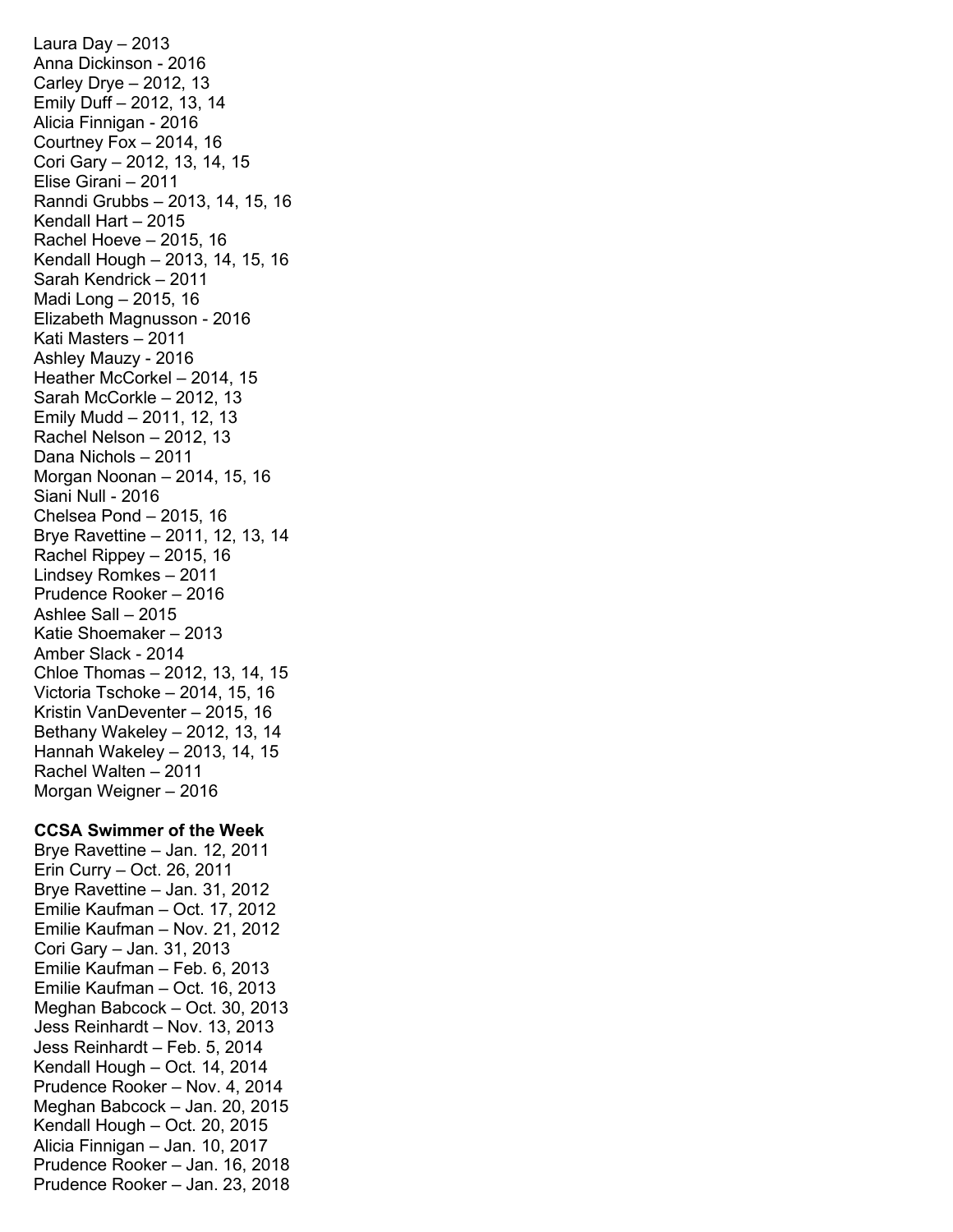Gianni Pitto – Oct. 2, 2018 Mikayla Herich – Oct. 31, 2018 Gianni Pitto – Jan. 22, 2019 Payton Keiner – Jan. 7, 2020 Payton Keiner – Jan. 28, 2020 Lindsey Cohee – Oct. 27, 2020 Payton Keiner – Jan. 26, 2021

#### **CCSA Diver of the Week**

Brooke Fox – Oct. 6, 2015 Brooke Fox – Oct. 13, 2015 Courtney Fox – Oct. 20, 2015 Jenna Joyal – Oct. 11, 2016 Amy Schools – Oct. 10, 2017 Amy Schools – Dec. 5, 2017 Olivia Robinson – Oct. 31, 2018 Lauren Chennault – Nov. 13, 2018 Olivia Robinson – Jan. 29, 2019 Lauren Chennault – Feb. 5, 2019 Abigail Egolf-Jensen – Oct. 15, 2019 Lauren Chennault – Nov. 26, 2019 Maddie Freece – Oct. 27, 2020 Lauren Chennault – Jan. 26, 2021

# **CollegeSwimming.com**

**Mid-Major All-American Team** Brye Ravettine – 2011 (Honorable Mention) Brye Ravettine – 2012 (First Team) Cori Gary – 2012 (Honorable Mention)

#### **CSCAA**

#### **Scholar All-America Team Award**

Fall 2011 – 3.06 Spring 2012 – 3.25 Fall 2012 – 3.25 Spring 2013 – 3.28 Fall 2013 – 3.20 Spring 2014 – 3.09 Fall 2014 – 3.37 Spring 2015 – 3.30 Fall 2015 – 3.47 Spring 2016 – 3.33 Fall 2016 – 3.33 Spring 2017 – 3.60 Fall 2017 – 3.47 Spring 2018 – 3.50 Fall  $2018 - 3.79$  (#1 in nation – all divisions) Spring 2019 – 3.65 Fall 2019 – 3.65 Spring 2020 – 3.76 Fall 2020 – 3.67 Spring 2021 – 3.71

#### **CSCAA**

#### **Scholar All-America Individual Award**

Brye Ravettine – 2012 (First Team) Meghan Babcock – 2013 (Honorable Mention) Laura Day – 2013 (Honorable Mention) Emily Duff – 2013 (Honorable Mention)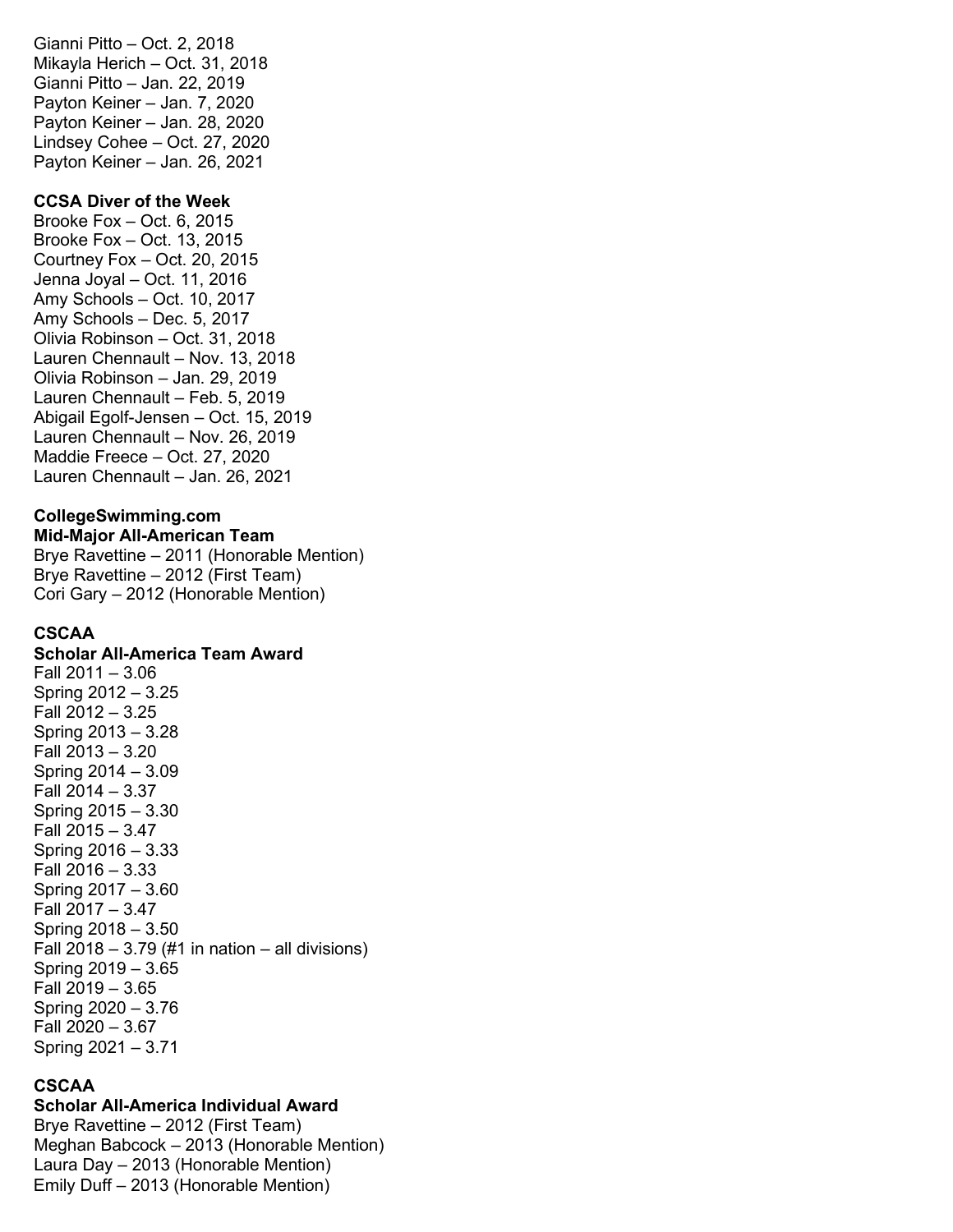Brye Ravettine – 2013 (Honorable Mention) Meghan Babcock – 2014 (First Team) Kendall Hough – 2014 (First Team) Emily Duff – 2014 (Honorable Mention) Bethany (Wakeley) Kennon – 2014 (Honorable Mention) Meghan Babcock – 2015 (Honorable Mention) Cori Gary – 2015 (Honorable Mention) Kendall Hough – 2015 (Honorable Mention) Victoria Tschoke – 2015 (Honorable Mention) Natalie Beale – 2016 (Honorable Mention) Alicia Finnigan – 2016 (Honorable Mention) Kendall Hough – 2016 (Honorable Mention) Victoria Tschoke – 2016 (Honorable Mention) Alicia Finnigan – 2017 (First Team) Rachel Hoeve – 2017 (Honorable Mention) Victoria Tschoke – 2017 (Honorable Mention) Brittany Weiss – 2017 (Honorable Mention) Alicia Finnigan – 2018 (First Team) Payton Keiner – 2018 (First Team) Hannah Baker – 2018 (Honorable Mention) Kiah Francis – 2018 (Honorable Mention) Brittany Weiss – 2018 (Honorable Mention) Lauren Chennault – 2019 (Honorable Mention) Abigail Egolf-Jensen – 2019 (Honorable Mention) Alicia Finnigan – 2019 (Honorable Mention) Mikayla Herich – 2019 (Honorable Mention) Payton Keiner – 2019 (Honorable Mention) Olivia Robinson – 2019 (Honorable Mention) Emma Hazel – 2020 (Honorable Mention) Mikayla Herich – 2020 (Honorable Mention) Eva Suggs – 2020 (Honorable Mention) Brittany Weiss – 2020 (Honorable Mention) Payton Keiner – 2021 (First Team) Lauren Chennault – 2021 (Honorable Mention) Lindsey Cohee – 2021 (Honorable Mention)

## **CoSIDA**

**Academic All-America At-Large**

Natalie Beale – 2016 (Second Team) Alicia Finnigan – 2018 (Second Team) Alicia Finnigan – 2019 (Second Team)

## **CoSIDA**

**Academic All-District At-Large** Natalie Beale – 2016 (First Team)

Alicia Finnigan – 2018 (First Team) Alicia Finnigan – 2019 (First Team)

# **VaSID**

#### **Academic All-State**

Brye Ravettine – 2012 Natalie Beale – 2016 Madi Long – 2016 Mikayla Herich – 2020

## **All-State Swimming & Diving Team**

Alicia Finnigan – 2019 (second team butterfly) Mikayla Herich – 2019 (second team IM)